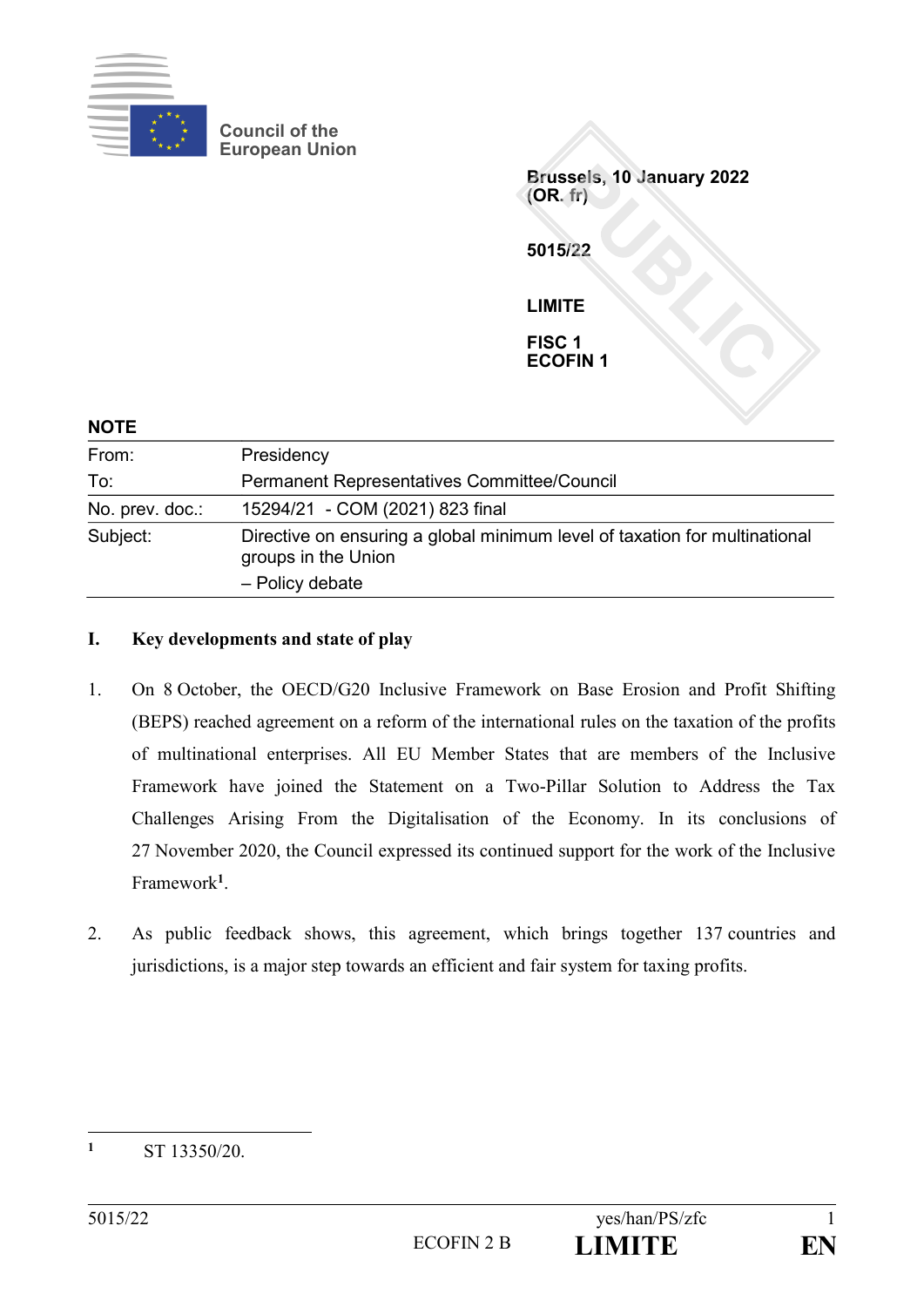- 3. The minimum effective tax rate ('Pillar Two') is based primarily on two rules to be applied in domestic law ('GloBE rules'): (i) an Income Inclusion Rule (IIR), which imposes top-up tax on a parent entity in respect of the low-taxed income of a constituent entity; and (ii) an Undertaxed Payment Rule (UTPR), which allows an entity making an intra-group payment to an entity whose low-tax income is not subject to tax under an IIR to deny a deduction of that payment or require an equivalent adjustment.
- 4. These rules impose a top-up tax up to the minimum level, using an effective tax-rate test that is calculated on a jurisdictional basis and that uses a common definition of covered taxes and a tax base determined by reference to financial accounting income. They apply to multinational enterprises with a turnover of at least EUR 750 million in their financial accounts. The minimum tax rate, for both the IIR and the UTPR, is 15 %.
- 5. The GloBE rules provide for exceptions based on a formulaic substance carve-out that excludes an amount of income corresponding to a fixed percentage (5 %) of the carrying value of tangible assets and payroll. For the first 10 years, a transitional rule provides that this substance-based exclusion will start at 8 % of the carrying value of tangible assets and 10 % of payroll. For tangible assets, the rate will then decrease annually by 0.2 % for the first five years and by 0.4 % for the remaining period. For payroll, the rate will decrease annually by 0.2 % for the first five years and by 0.8 % for the remaining period.
- 6. The GloBE rules also provide for a *de minimis* exclusion for jurisdictions in which the multinational enterprise has a turnover of less than EUR 10 million and profits of less than EUR 1 million.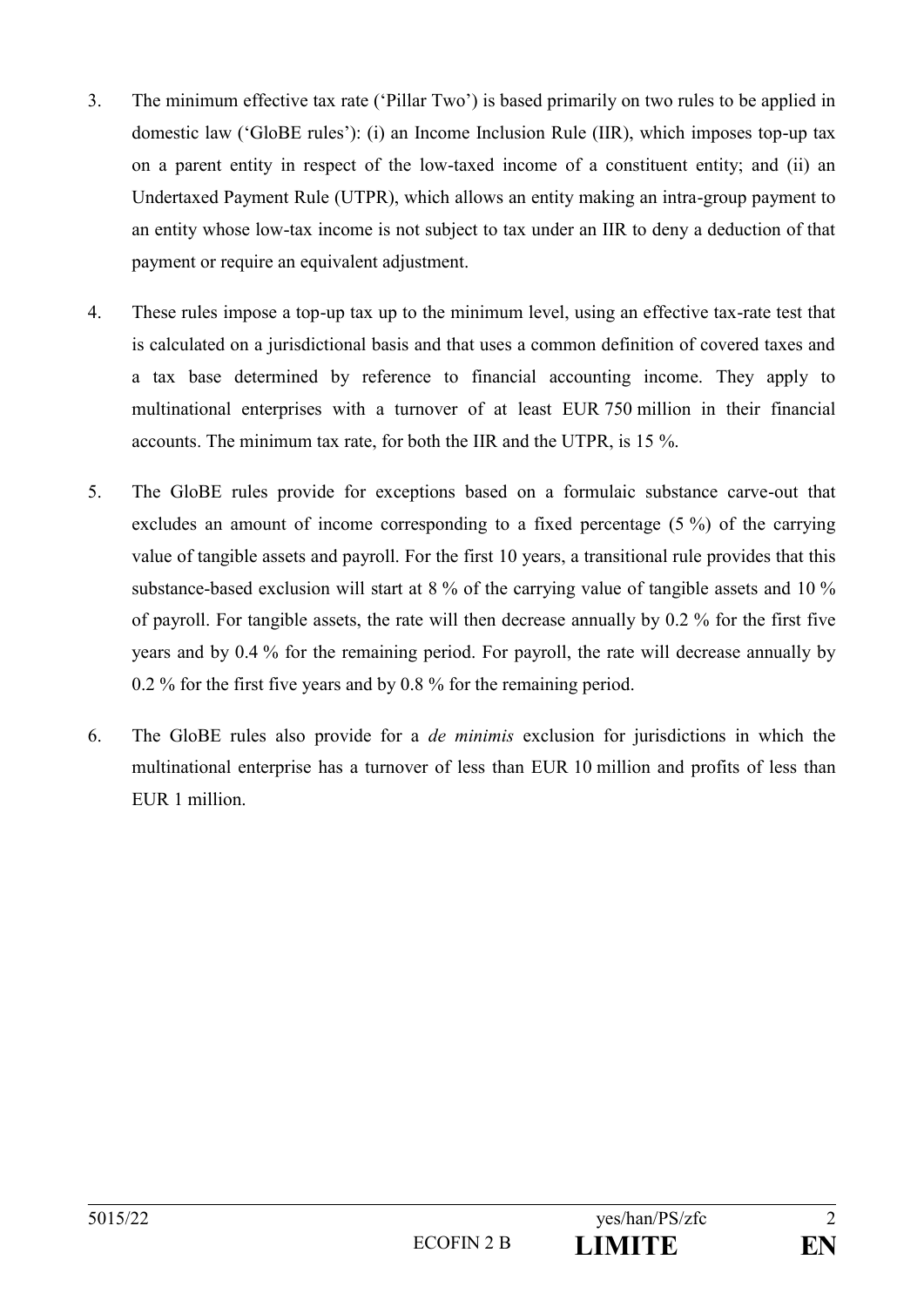- 7. According to the October Statement of the OECD/G20 Inclusive Framework, Pillar Two should be brought into law in 2022, to be effective in 2023, with the UTPR coming into effect in 2024.
- 8. On 14 December 2021 the OECD/G20 Inclusive Framework adopted model rules giving effect to the Statement of October 2021 on the principles of the GloBE rules and setting out their mechanisms. They were published on 20 December.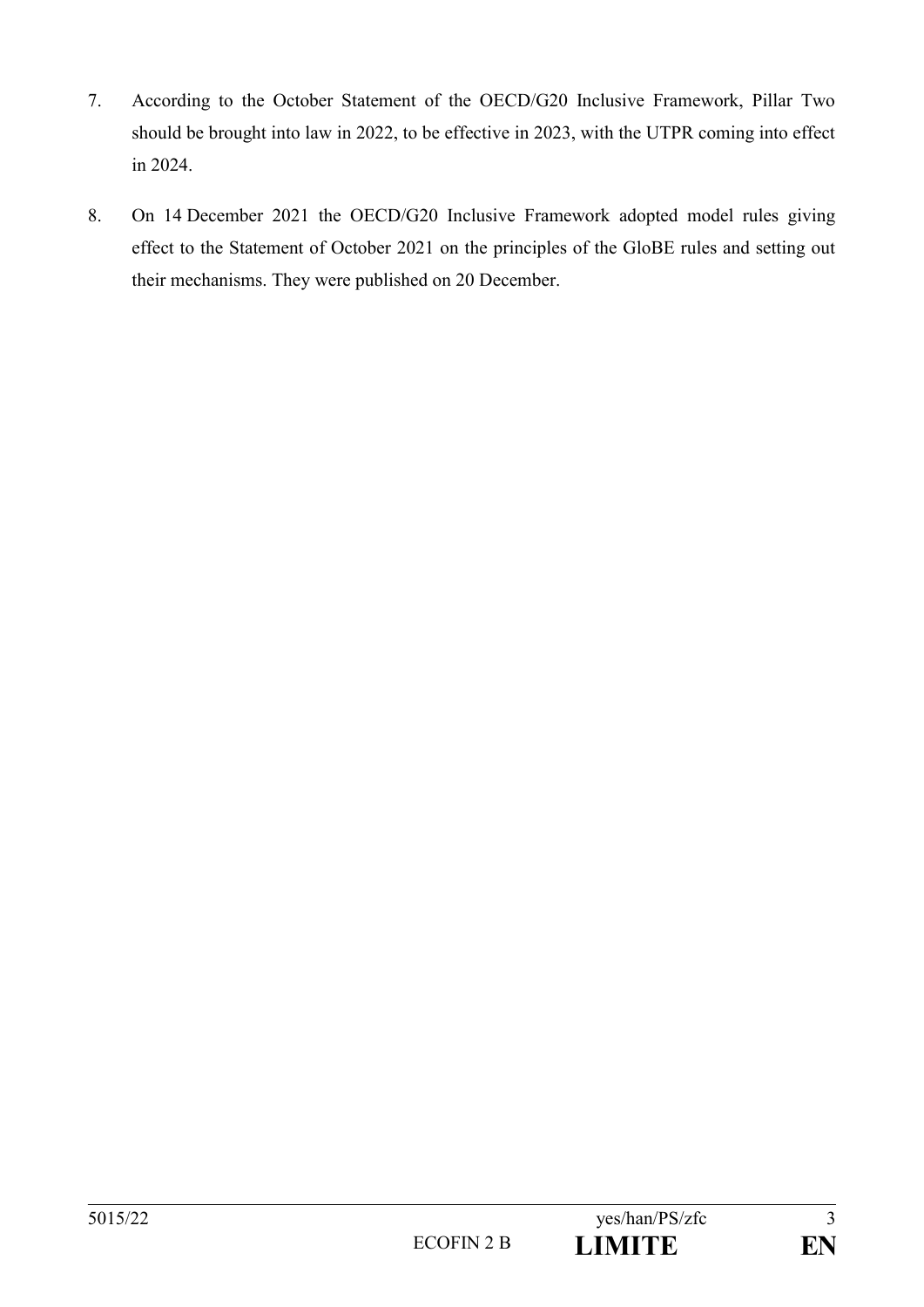## **II. Aim of the proposal for a Directive**

- 9. In order to ensure that the implementation of the GloBE rules is consistent and compatible with EU law, on 22 December 2021 the European Commission presented a proposal for a Council Directive on ensuring a global minimum level of taxation for multinational groups in the Union**<sup>2</sup>** .
- 10. This proposal for a Directive contains the rules on the basis of which Member States will apply a top-up tax in respect of the low-taxed income of a constituent entity. The proposal includes an adjustment to the OECD Model Rules, justified by the need to comply with EU primary law: whereas the OECD Model Rules require the IIR to be applied only to foreign entities, i.e. those established in a different jurisdiction from that of the group's headquarters, it is necessary for the IIR to also apply to domestic entities in order for the Directive to comply with the freedom of establishment.

 $\overline{2}$ **<sup>2</sup>** ST 15294/21.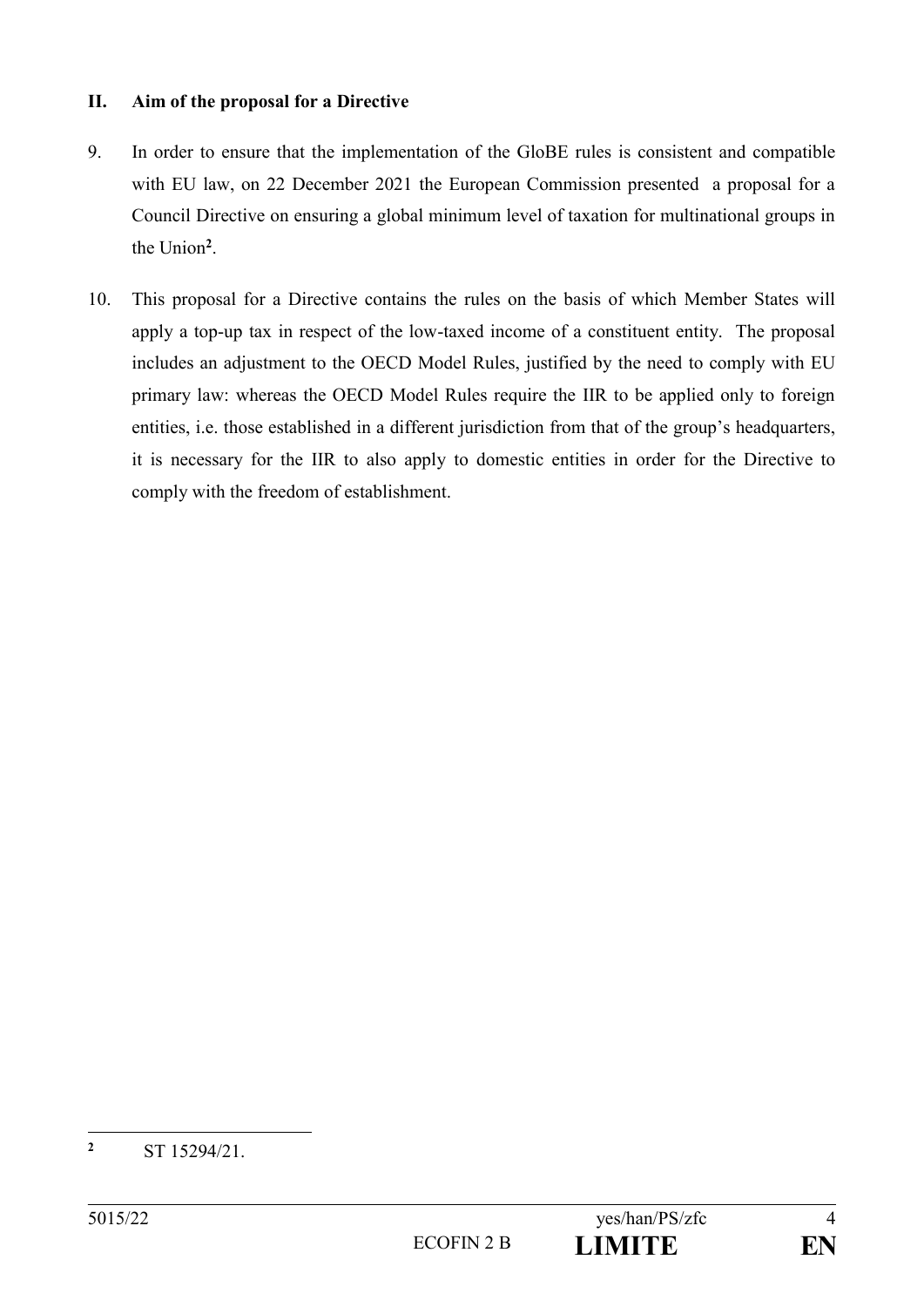- 11. All of the other features of the OECD agreement (scope, rates, exclusions, etc.) are unchanged. As provided for in the OECD Model Rules, the proposal for a Directive will allow Member States to opt to levy a domestic top-up tax on their low-taxed resident entities. Member States that choose this option will have to calculate the domestic top-up tax in accordance with the GloBE rules as set out in the Directive. The top-up tax due locally will be deducted at the level of the group's parent entity, which will remain responsible for calculating the top-up tax for the group as a whole.
- 12. The proposal establishes 31 December 2022 as the deadline for transposition of the Directive, so that the national legislation transposing the Directive takes effect in accordance with the implementation timetable adopted by the OECD/G20 Inclusive Framework on BEPS (2023).
- 13. In addition to the need to adjust the scope of the IIR in order to comply with EU primary law, the adoption of this Directive will pursue a second objective. It will ensure, over time, a high level of coordination of the national laws of the Member States implementing the Pillar Two, and will provide greater legal certainty and stability, thus avoiding a situation in which multinational companies operating in the single market would have to deal with divergent laws. Moreover, the entry into force of the Pillar Two across the EU on a single date, in line with the implementation timetable set by the OECD, will send a strong signal of Member States' commitment to preventing a 'race to the bottom' in corporate taxation.